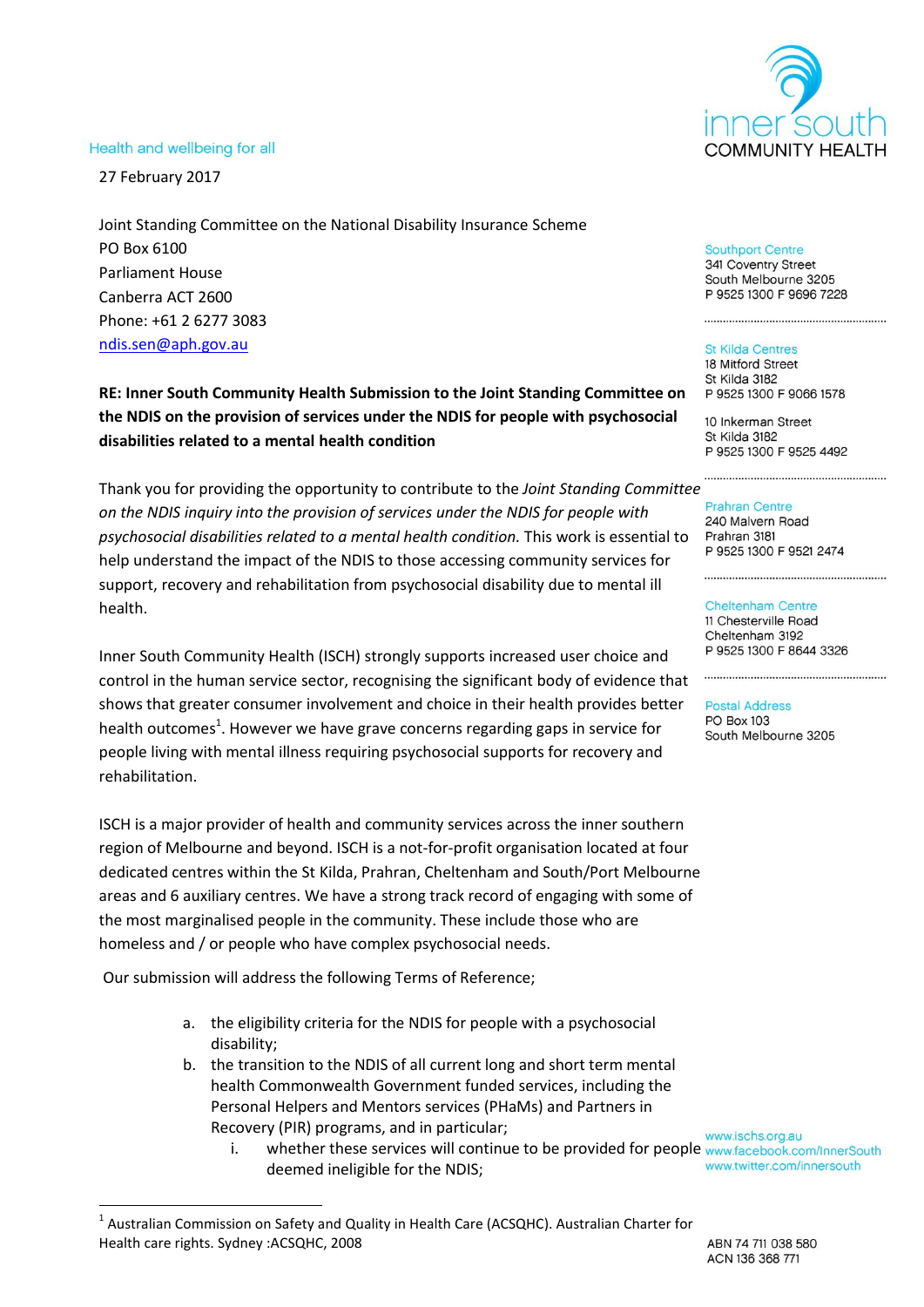- c. the transition to the NDIS of all current long and short term mental health state and territory government funded services, and in particular;
	- i. whether these services will continue to be provided for people deemed ineligible for the NDIS;
- e. the planning process for people with a psychosocial disability, and the role of primary health networks in that process;
- f. whether spending on services for people with a psychosocial disability is in line with projections;
- g. the role and extent of outreach services to identify potential NDIS participants with a psychosocial disability;

In preparing this submission ISCH worked closely with one of our peak bodies the Victorian Commission on Social Services (VCOSS). ISCH supports the recommendations from the Australian Commission on Social Services (ACOSS) provided to this inquiry and offer our detailed submission below.

If any aspect of this response requires clarification please contact Damian Ferrie by email [dferrie@ischs.org.au](mailto:dferrie@ischs.org.au) or by phoning the Inner South Community Health Office on (03) 9525 1300.

Yours sincerely,

 $765$ 

**Damian Ferrie CHIEF EXECUTIVE OFFICER**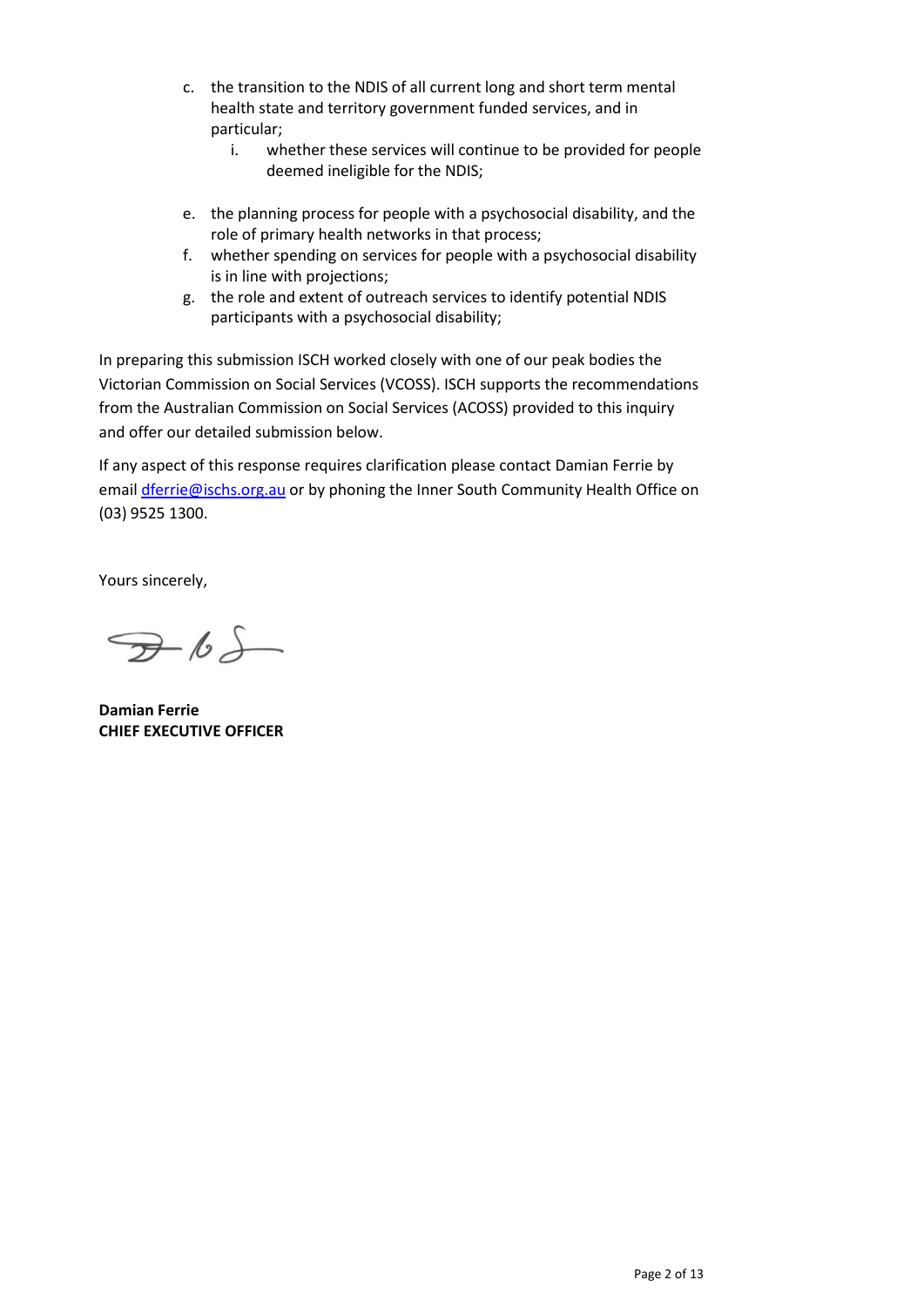**Inner South Community Health Submission to the Joint Standing Committee on the NDIS on the provision of services under the NDIS for people with psychosocial disabilities related to a mental health condition**

# **About Inner South Community Health and the Community Health Sector**

A key component of Victoria's health system is a funded sector called Community Health. Community Health Services are registered under the Victorian Health Act<sup>2</sup>, The Victorian Government funds 100 community health services. Some community health services are integrated with acute hospital services or smaller rural health services. Other community health services like Inner South Community Health are not-for-profit proprietary limited (Pty Ltd) companies. Community health provides integrated medical, social and community services in local communities.

Community health services work extensively with governments and other local partners to provide coordinated primary healthcare and social services to meet local needs. Community health can play a critical role in keeping residents well, building community and providing essential care when people become unwell. Community health services work within the social determinants of health model, recognising that real gains in health status can only be achieved when social, environmental, political, cultural and economic factors that contribute to poor health are addressed. This focus on addressing health inequity means that community health services generate significant social, economic and health benefits that flow to both the individual and the broader community<sup>3,4,5</sup>.

ISCH is a major provider of health and community services across the inner southern region of Melbourne and beyond. We deliver more than 150,000 services each year, spanning pregnancy, childhood, adulthood and seniors. ISCH provides a range of primary health care services including, general practice, oral health, mental health, homelessness and alcohol and drug services. As well as direct service delivery, we engage in community building and health promotion activities to build the health and wellbeing of the local community. We have specialist expertise in engaging high risk and hard to reach groups. ISCH offers health services to all, regardless of a person's ability to pay.

l

<sup>&</sup>lt;sup>2</sup> Victorian Health Services Act (1988)

 $^3$  Lomas, Jonathan. "Social capital and health: implications for public health and epidemiology." *Social science & medicine* 47.9 (1998): 1181-1188.

 $<sup>4</sup>$  Frieden, Thomas R. "A framework for public health action: the health impact pyramid."</sup> *American journal of public health* 100.4 (2010): 590-595.

<sup>&</sup>lt;sup>5</sup> Marmot, Michael, and Commission on Social Determinants of Health. "Achieving health equity: from root causes to fair outcomes." *The Lancet* 370.9593 (2007): 1153-1163.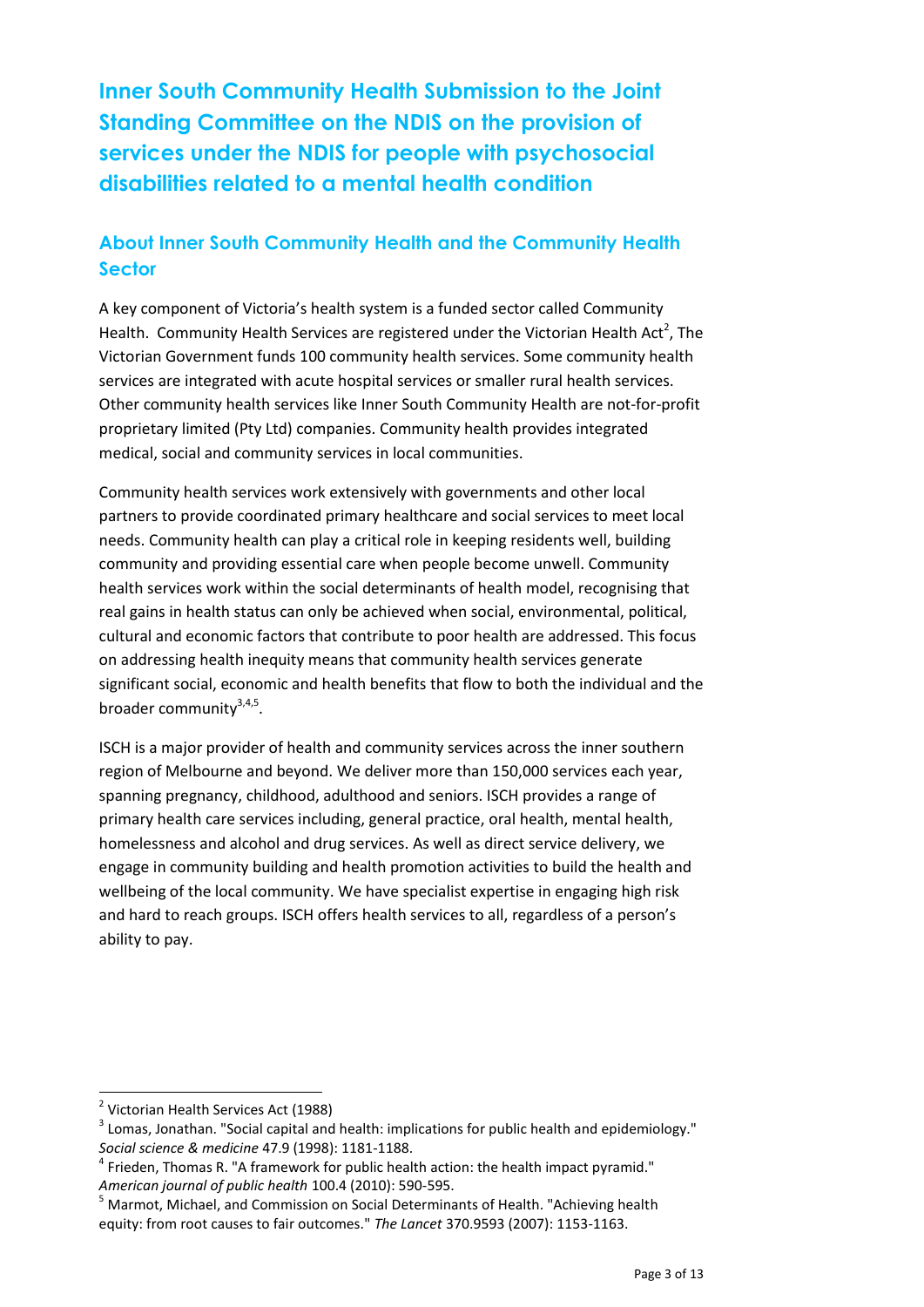#### **Response to Terms of Reference**

# **a. the eligibility criteria for the NDIS for people with a psychosocial disability;**

#### **a.1. Recovery Based Practice**

The current NDIS eligibility criterion creates a significant barrier for people with psychosocial disability. Many service providers including ISCH operate recovery orientated mental health practices, in accordance with the National Standards for Mental Health Services<sup>6</sup>. The model emphasises and supports a person's potential for recovery<sup>7</sup>.

The population eligible for psychosocial support through the NDIS must have a *severe*  mental illness and a significant functional impairment that is likely to be permanent<sup>8</sup>. This creates two significant issues;

- 1. Mental health professionals are reluctant to assess a person's condition as permanent or likely to be permanent as this may impede recovery for some people. Participants are also reluctant to engage as they do no relate to the term 'permanent disability'.
- 2. There are approximately 229,000 persons each year with severe mental illness that require some form of community support (individual support, group support or non-acute residential care)<sup>9,10</sup>. These individuals are not considered eligible for the NDIS.

Without adequate consideration of the importance of community support for people with mental illnesses, there will be detrimental effects to people and the health system<sup>11</sup>. The Federal Government must commit to support citizens with mental health conditions to ensure access to services that will not be replaced by the NDIS.

 6 Commonwealth of Australia. *National Standards for Mental Health Services 2010.* Canberra, Commonwealth of Australia (2010)

<sup>7</sup> Commonwealth of Australia. *National Standards for Mental Health Services 2010. Principles of recovery oriented mental health practice* Canberra, Commonwealth of Australia (2010)

<sup>8</sup> National Disability Insurance Agency*. Completing the access process for the NDIS Tips for Communicating about Psychosocial Disability* p. 4 ( August 2016) Canberra, Commonwealth of Australia

<sup>9</sup> Mental Health Australia (2017) *Submission 1- Attachment 1 Mental Health Australia The implementation and operation of the psychiatric disability elements of the National Disability Insurance Scheme: A recommended set of approaches, Technical Paper Prepared by David McGrath Consulting. p.6* Canberra

 $10$  This excluding the 57,000 individuals that will be eligible for NDIS due to psychiatric disability. Mental Health Australia (2017) *Submission 1- Attachment 1 Mental Health Australia The implementation and operation of the psychiatric disability elements of the National Disability Insurance Scheme: A recommended set of approaches, Technical Paper Prepared by David McGrath Consulting. p.5* Canberra

<sup>&</sup>lt;sup>11</sup> Hoult, J., Reynolds, I., Charbonneau-Powis, M., Weekes, P., & Briggs, J. (1983). Psychiatric hospital versus community treatment: the results of a randomised trial. *Australian and New Zealand Journal of Psychiatry*, *17*(2), 160-167.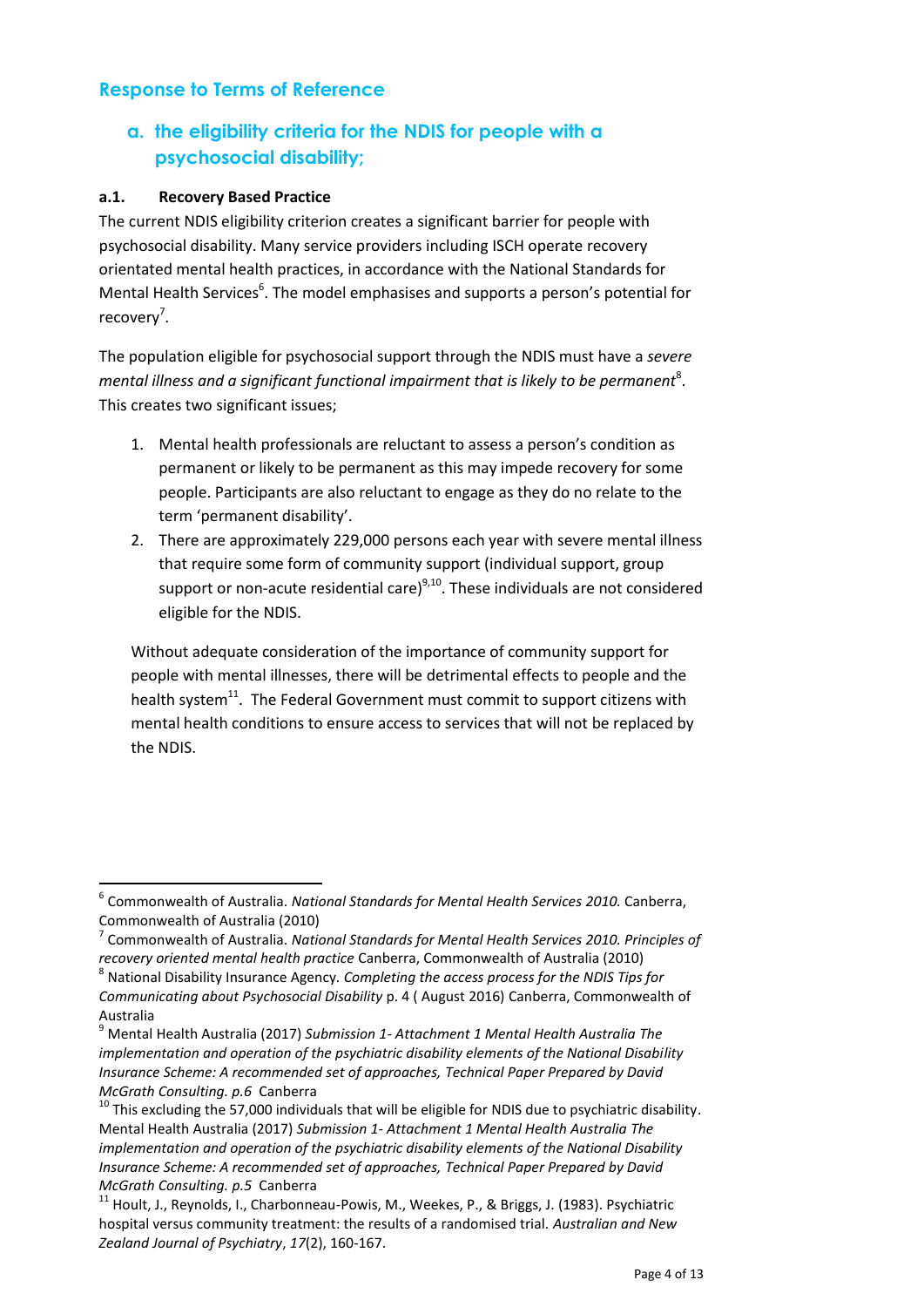**b. the transition to the NDIS of all current long and short term mental health Commonwealth Government funded services, including the Personal Helpers and Mentors services (PHaMs) and Partners in Recovery (PIR) programs, and in particular;** 

# **i. whether these services will continue to be provided for people deemed ineligible for the NDIS;**

#### **b.1. PHaMs**

 $\overline{\phantom{a}}$ 

ISCH is aware that current PHaMs clients who are eligible for the NDIS will be transitioned to the NDIS or continuity of support arrangements by 2019-  $2020^{12}$ . Future clients who are currently not receiving services, are on waitlist, or those who are ineligible for the NDIS, will not be able to access equivalent services to PHaMs or PIR. It is unclear how these future clients will receive the necessary psychosocial supports to remain well and within the community.

ISCH uses a social model of health to provide services that address social, environmental, political, cultural and economic factors that contribute to poor health. This is central to service provision under the current ISCH PHaMs program, much of which is considered psychosocial support as seen in Figure One.

It is unlikely that any of these services will continue as the NDIS is implemented, noting that several of the activities will not be funded by either the NDIA or PHNs, leaving substantial gaps in service as the Victorian State Government withdraws funding from mental health services. ISCH contends that PHaMs and PIR needs to remain funded. These programs provide support to people who will not be eligible for services within NDIS.

<sup>12</sup> Australian Government Department of Social Services *Information for Providers: Personal Helpers and Mentors Services* (July 2016) Commonwealth of Australia, Canberra.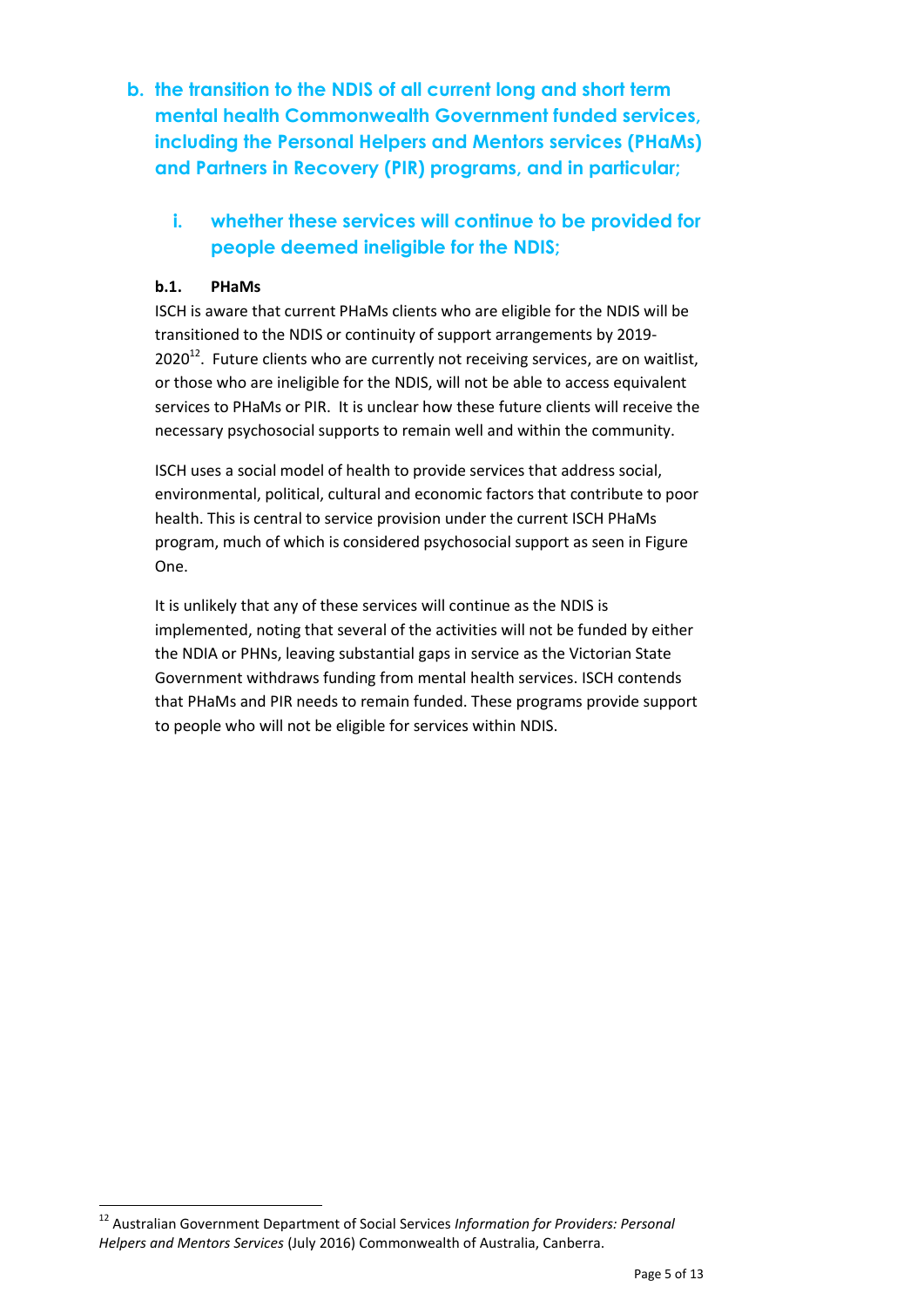

**Figure 1:** *ISCH Current PHaMs service provision*

These services allow people to remain in the community and can prevent, or reduce need for acute services $^{13}$ .

#### **b.2. Continuity of Support**

As a provider of PHaMs services in Victoria, ISCH has been informed that the Victorian Government will provide in-kind support to people not eligible to the NDIS accessing PHaMs for at least a period of 12 months. This is likely to be in individual funding packages. Details of these funding packages are unknown including;

- Funding amount
- Services funded

 $\overline{\phantom{a}}$ 

Ongoing sustainable models funding and care.

ISCH is concerned that the lack of clarity around continuity of support funding will mean that clients are at risk of falling through a significant gap in service provision.

The most significant issue is that future clients will not have access to these services as no long-term replacement for these supports has been proposed.

<sup>&</sup>lt;sup>13</sup> Armijo, J., Méndez, E., Morales, R., Schilling, S., Castro, A., Alvarado, R., & Rojas, G. (2013). Efficacy of community treatments for schizophrenia and other psychotic disorders: a literature review. *Frontiers in psychiatry*, *4*, 116.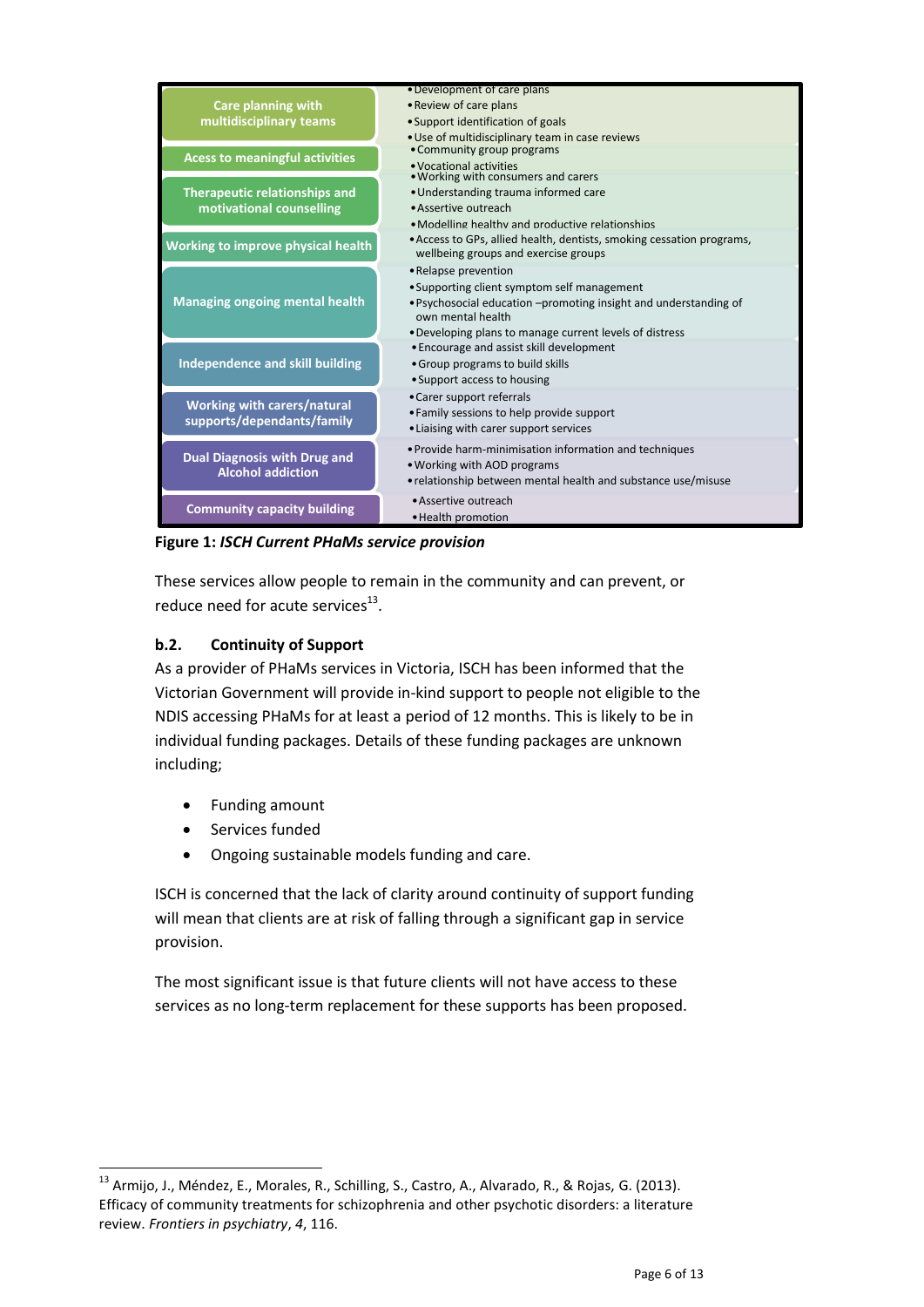**c. the transition to the NDIS of all current long and short term mental health state and territory government funded services, and in particular;** 

### **i. whether these services will continue to be provided for people deemed ineligible for the NDIS;**

Recovery and rehabilitation services for mental illness are not supported in the new models of funding and service provision. Psychosocial rehabilitation and recovery remains a large gap in services it has been stated this is not the purpose of NDIS funding, and is not in scope of Primary Health Network Stepped Care models<sup>14</sup>.

In the draft South Eastern Melbourne Region Primary Health Network Stepped Care Model shows explicitly that psychosocial disability is out of scope<sup>15</sup>.



**Figure 2: Draft South Eastern Melbourne Region Primary Health Network Stepped Care Model<sup>16</sup>**

Looking at the above figure, community rehabilitation and recovery is not supported.

It is uncertain what support is available to existing or future clients that do not need, or are not eligible for basic living support through the NDIS, or more intensive clinical care provided by the Victorian Health system.

l

<sup>14</sup> Australian Government Department of Health ( July 2016) *PHN Primary Mental Health Care Flexible Funding Pool Implementation Guidance Stepped Care* Canberra, Australia

<sup>15</sup> South Eastern Melbourne Primary Health Network (SEMPHN) (December2016) *Mental Health Stepped Care Model p.6,* Melbourne, Victoria

<sup>16</sup> South Eastern Melbourne Primary Health Network (SEMPHN) (December2016) *Mental Health Stepped Care Model,p.6* Melbourne, Victoria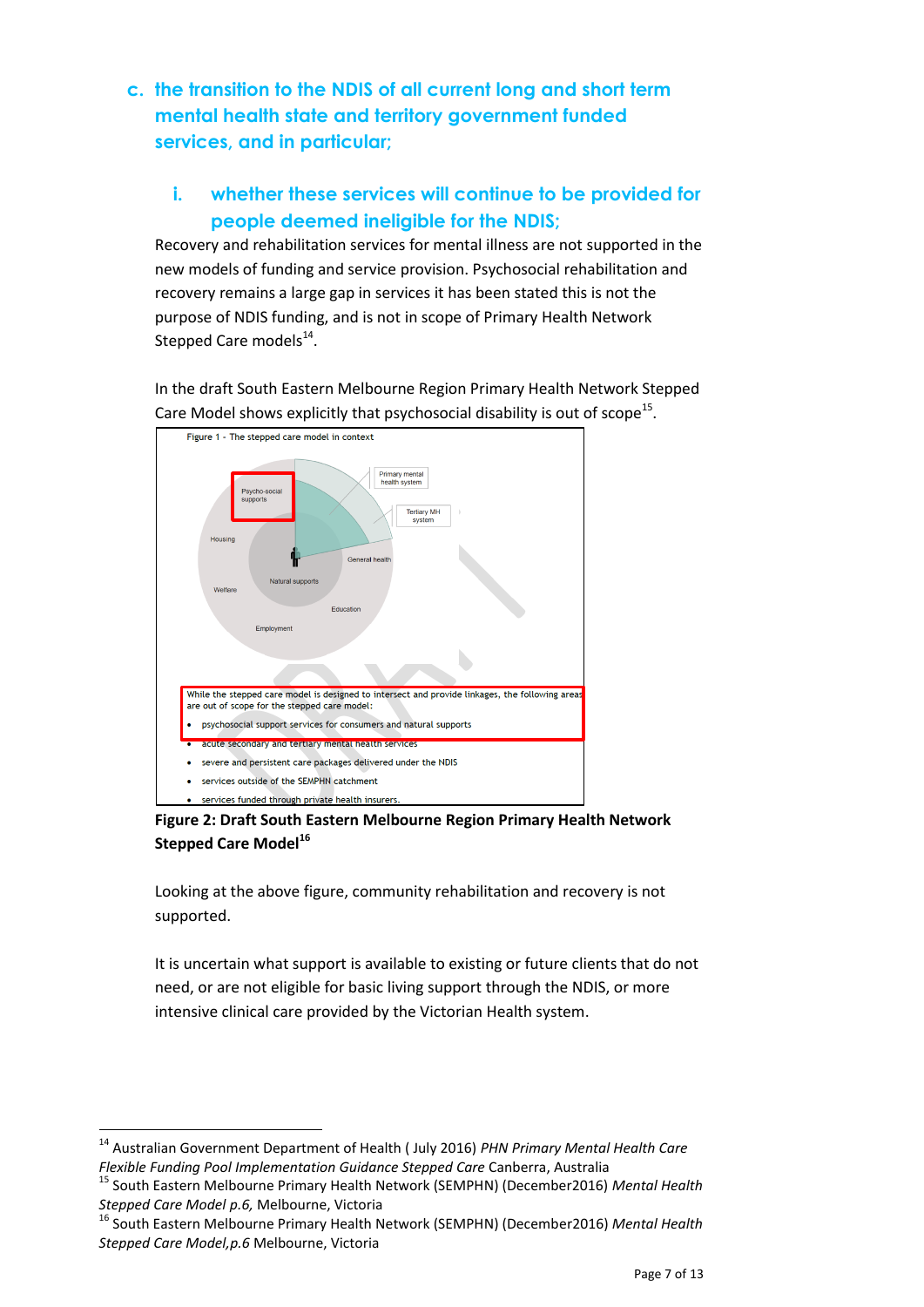Without community recovery and rehabilitation, there will be undue pressure on the health system to provide this support in a more acute setting as peoples mental health deteriorates<sup>17,18</sup>.

ISCH questions the effectiveness of imposing a national system like the NDIS onto mental health services previously managed at a state and territory level, given the exceptionally different mental health care models currently being utilised to meet local need.

Though some psychosocial disability falls under the NDIS, there is still a need for a separate state mental health community rehabilitation service in Victoria, as these services are limited.

# **e. the planning process for people with a psychosocial disability, and the role of primary health networks in that process;**

#### **e.1. Individual Planning**

Psychosocial support is currently not likely to be funded in the Southern Metro Region through PHNs and is currently considered out-of-scope of the Stepped Care Plan (Figure 2). This means that planning for people with psychosocial disability will be managed at an individual level by the NDIA and Local Area Coordination providers.

There is concern from the community sector that many Local Area Coordinators do not have experience or resources to work with people with mental illness and psychosocial disability as models of care differ significantly to disability services.

As members of VCOSS, we support the suggested solution of the management of assessment and planning to occur through a specialised mental health LAC who can work closely with the local PHN and other services.

#### **e.2. Population Health Planning**

l

As the Victorian government roles funding from Mental Health Community Support Services (MHCSS), into NDIS, this funding must be based on accurate projections. This raises two issues for the inquiry:

- It is not clear how these projections will be used by PHNs to commission services appropriate to each PHN area while providing consistent services across Victoria.
- The current projections used may not provide viable planning information given that service demand will change as organisations

<sup>&</sup>lt;sup>17</sup> Hoult, J., Reynolds, I., Charbonneau-Powis, M., Weekes, P., & Briggs, J. (1983). Psychiatric hospital versus community treatment: the results of a randomised trial. *Australian and New Zealand Journal of Psychiatry*, *17*(2), 160-167.

 $18$  Torrey, W. C., & Wyzik, P. (2000). Recovery vision as a service improvement guide for community mental health center providers. *Community Mental Health Journal*, *36*(2), 209-216.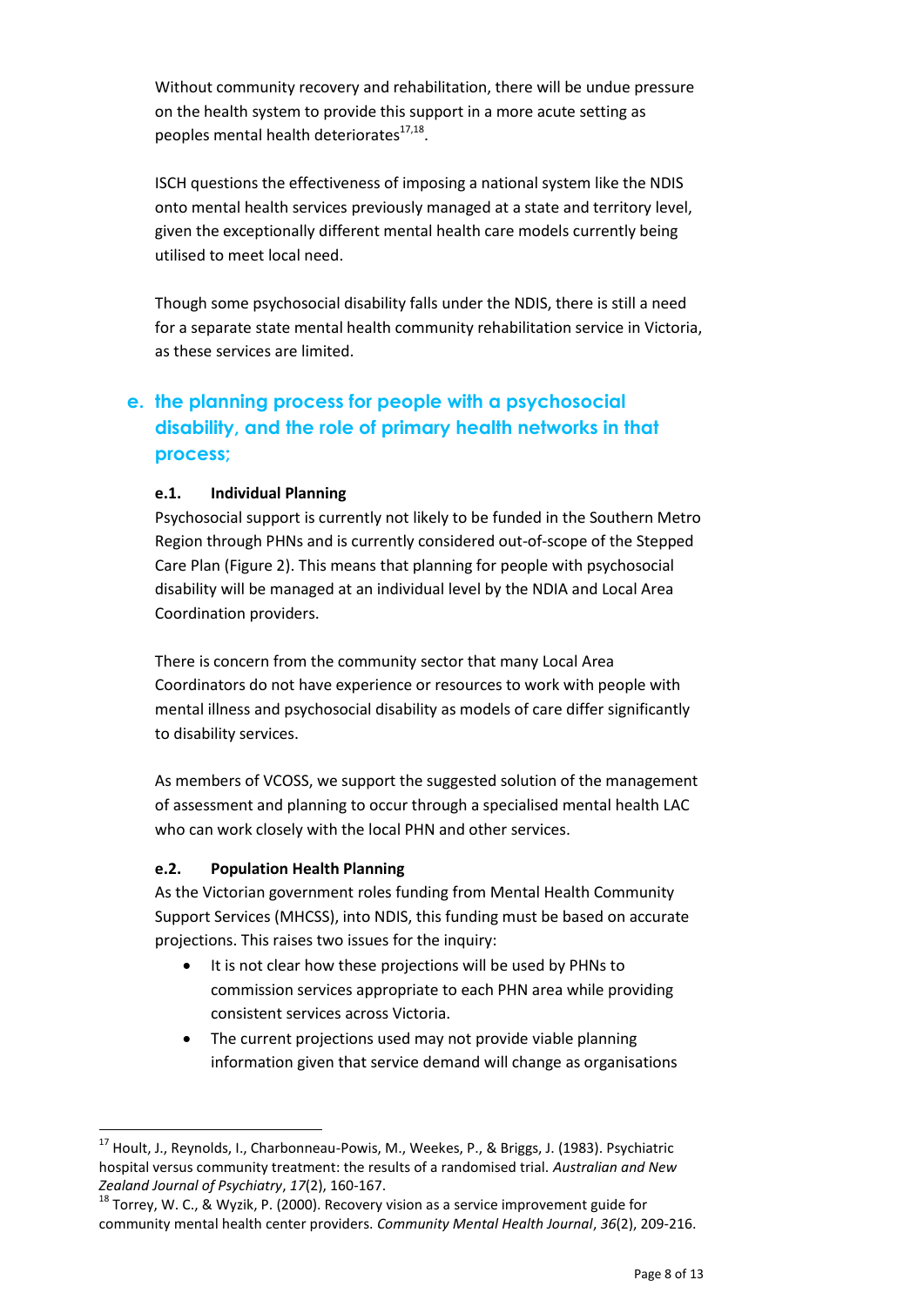change their services and models of care in response to the NDIS and consumer choice.

#### **f. whether spending on services for people with a psychosocial disability is in line with projections;**

The projections used for spending for people psychosocial disability in the NDIS are inaccurate, with significantly more people currently using psychosocial supports<sup>19</sup>.

The April 2016 NDIA Victorian Market Position Statement states the number of NDIS participants projected in the Southern Melbourne area by June 2019 will be 10,200<sup>20</sup>. This figure includes all likely to be eligible for the NDIS.

In a recent report from South Eastern Melbourne Primary Health Network, 36,000 people living in the catchment were reported to have a 'severe, disabling mental health condition, of which 12,000 are estimated to be living with a psychotic condition<sup>21</sup>.

With only 10,200 NDIS places allocated, many of the 36,000 living with severe mental illness will be reliant on clinical mental health services, and will not have access to crucial community support and rehabilitation services.

Projections for psychosocial disability will be difficult to use effectively as this is modelled on current service provision, not redesigned systems responding to the roll-out of the NDIS. As the scheme is built to be reactive to individual need, the Barwon area trial does not provide insight into the projected need of the individuals in the Southern Melbourne area.

It is unlikely that the projections used by the NDIA estimated using population projections and phasing as per the bilateral agreement between the Commonwealth and Victoria, is accurate.

Accurate projects are crucial to ensure current and future demand for psychosocial support is met.

# **g. the role and extent of outreach services to identify potential NDIS participants with a psychosocial disability;**

Current projections suggest that supported positions in the NDIS for people with psychosocial disability are at capacity. This suggests that outreach to identify further participants would not be feasible.

l

<sup>19</sup> Mental Health Australia (2017) *Submission 1- Attachment 1 Mental Health Australia The implementation and operation of the psychiatric disability elements of the National Disability Insurance Scheme: A recommended set of approaches, Technical Paper Prepared by David McGrath Consulting. p.6* Canberra

<sup>20</sup> National Disability Insurance Agency*. Market Position Statement Victoria* p. 10( April 2016) Geelong, Commonwealth of Australia

<sup>21</sup> South East Melbourne Primary Health Network*, Integrated Atlas of Mental Health, Alcohol and Other Drugs and Homelessness – Draft 2.2* (February 2017),p.52, Victoria, Australia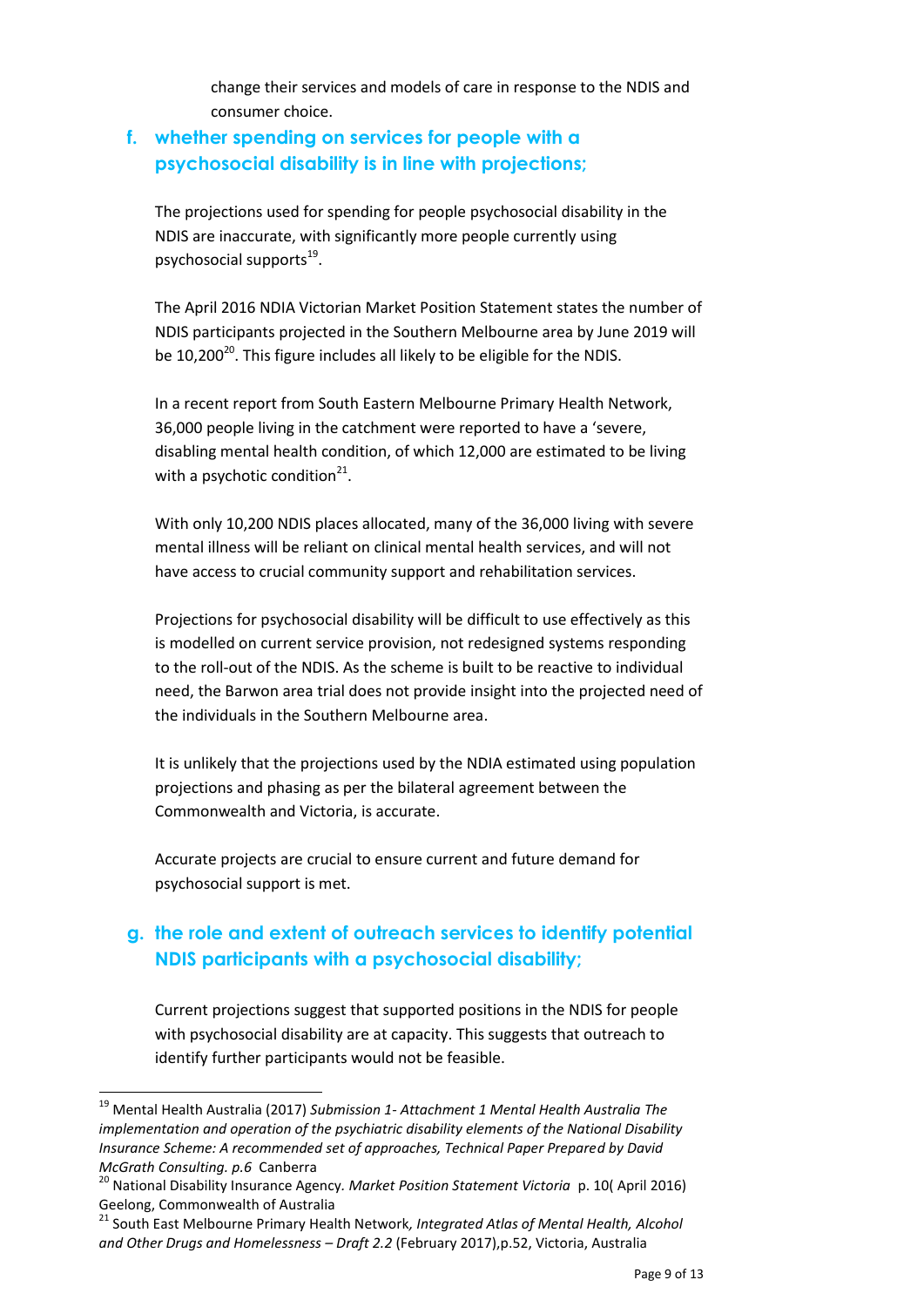Outreach and pre-planning activity is currently not funded by the NDIA. Given the effectiveness of once-off preplanning funding as provided in the ACT NDIS trial, we support the introduction for this funding in Victoria<sup>22</sup>. Assertive community outreach will be critical to ensure the most vulnerable NDIS consumers can access needed services.

#### **g.1. The importance of assertive community outreach**

Those with psychosocial disability who are vulnerable, for example, those who are rough sleeping are not provided with adequate community support, they are more likely to disengage from all support systems. This includes housing, case management, and any dual diagnosis with alcohol and other drug use. As a result, their condition becomes more acute, requiring significant acute treatment and care<sup>23,24,25</sup>.

A significant barrier for consumers with psychosocial disability who are homeless or lack a permanent address is the need to complete access request forms from the NDIA to determine eligibility, usually posted or through a MyGov account.

There are also reports of the NDIA refusing to give paperwork to access the NDIS to caseworkers or outreach workers if no address is provided.<sup>26</sup> This will grossly limit access to those in need of NDIS services with no permanent address.

Our experience is that disadvantaged clients find it difficult to independently seek services without the support of trained outreach clinicians and staff. Building relationships is at the core of working with these clients and is essential in the delivery of high quality, integrated services. The concern is a highly competitive and contestable environment where pre-planning activity is not funded can mitigate against this joined-up and integrated service, and jeopardise continuity of care for vulnerable consumers.

#### **Conclusion**

 $\overline{a}$ 

ISCH is well positioned to continue to provide high quality mental health services to our community , and will be seeking opportunities to continue this delivery in the future through a variety of avenues including the NDIS, State Government funding and PHN funding.

<sup>22</sup> Victorian Council on Social Services,(VCOSS) *VCOSS Member consultation*, Level 8, 128 Exhibition St, Melbourne, 9 February 2017

 $^{23}$  Drake, R. E., Essock, S. M., Shaner, A., Carey, K. B., Minkoff, K., Kola, L., ... & Rickards, L. (2001). Implementing dual diagnosis services for clients with severe mental illness. *Psychiatric services*, *52*(4), 469-476.

<sup>&</sup>lt;sup>24</sup> Killaspy, H., Bebbington, P., Blizard, R., Johnson, S., Nolan, F., Pilling, S., & King, M. (2006). The REACT study: randomised evaluation of assertive community treatment in north London. *Bmj*, *332*(7545), 815-820.

<sup>&</sup>lt;sup>25</sup> Phillips, S. D., Burns, B. J., Edgar, E. R., Mueser, K. T., Linkins, K. W., Rosenheck, R. A., ... & McDonel Herr, E. C. (2001). Moving assertive community treatment into standard practice. *Psychiatric services*, *52*(6), 771-779.

<sup>26</sup> Victorian Council on Social Services,(VCOSS) *VCOSS Member consultation*, Level 8, 128 Exhibition St, Melbourne, 9 February 2017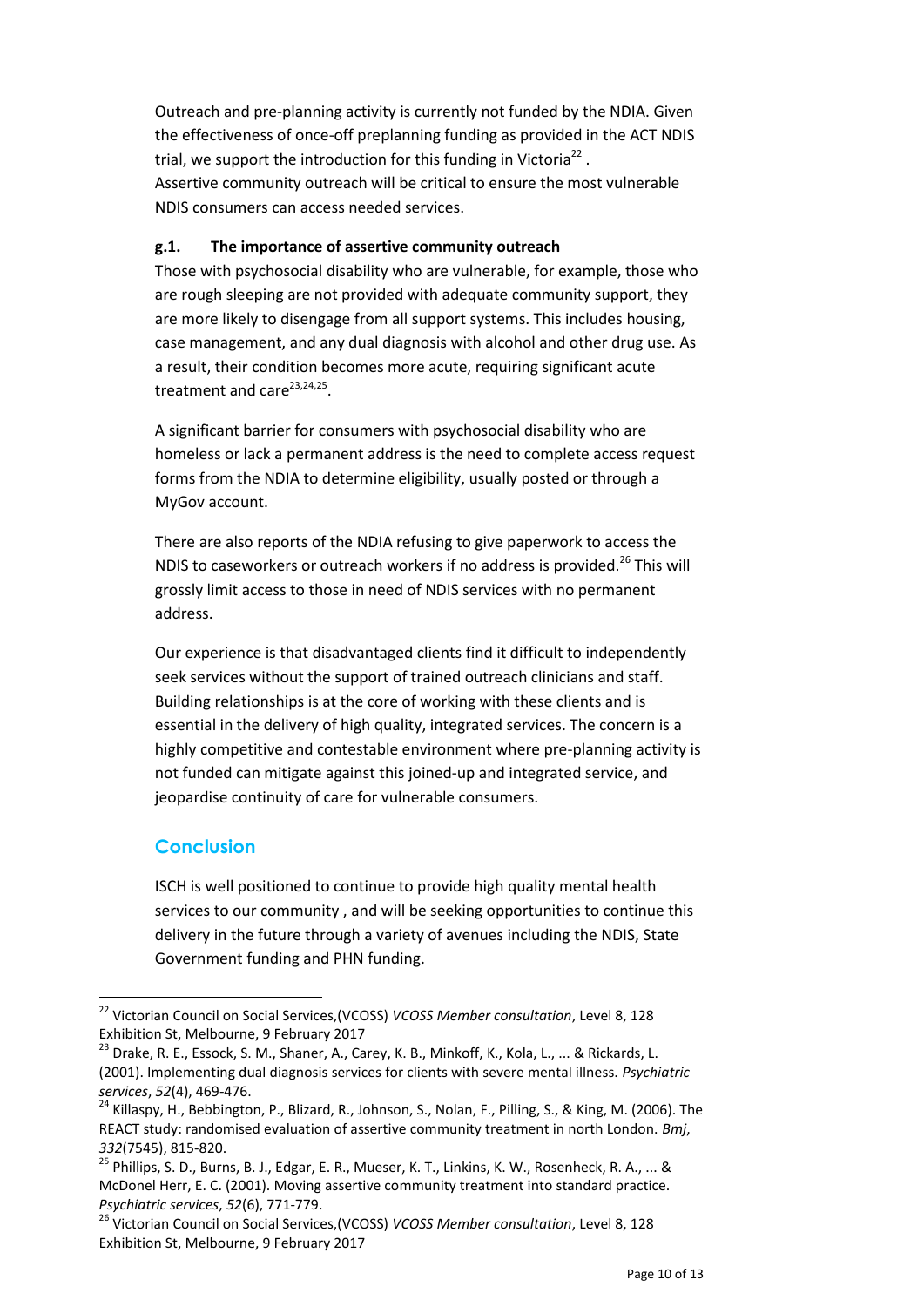However, we remain concerned there are significant gaps in service for people with psychosocial disability. The most significant of these gaps is the lack of rehabilitation and recovery services under the NDIS, and the lack of other suitable rehabilitation alternatives for consumers not eligible for the NDIS. These gaps could lead to poor health outcomes for people and greater inefficiencies in community, health and human service delivery.

Inner South Community Health looks forward to see the outcomes of this inquiry and would be more than happy to discuss our submission further.

**Inner South Community Health Service**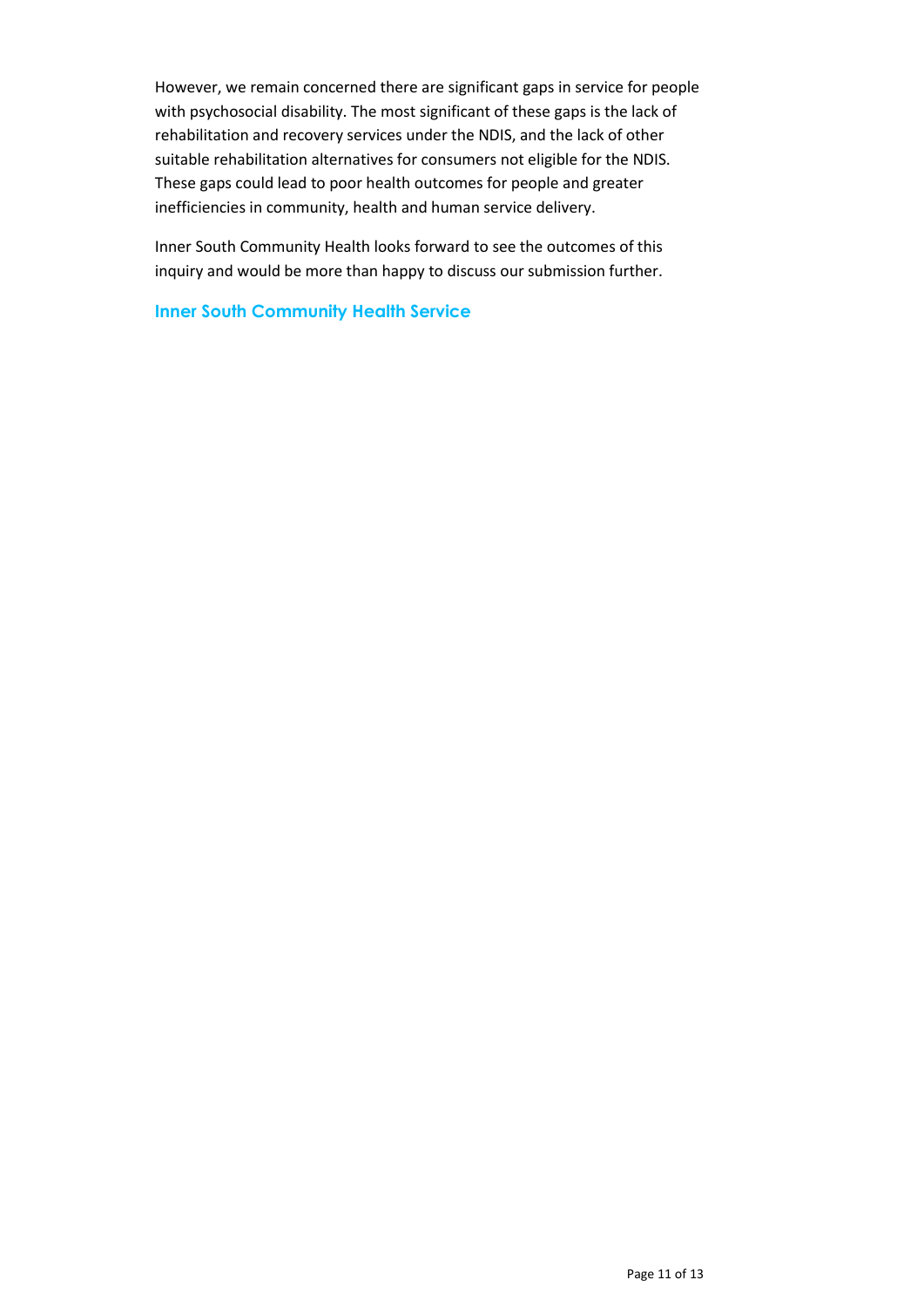#### **References**

- Australian Government Department of Health ( July 2016) *PHN Primary Mental Health Care Flexible Funding Pool Implementation Guidance Stepped Care*  Canberra, Australia
- Australian Commission on Safety and Quality in Health Care (ACSQHC). Australian Charter for Health care rights. Sydney :ACSQHC, 2008
- Australian Government Department of Social Services Information for Providers: Personal Helpers and Mentors Services (July 2016) Commonwealth of Australia, Canberra.
- Armijo, J., Méndez, E., Morales, R., Schilling, S., Castro, A., Alvarado, R., & Rojas, G. (2013). Efficacy of community treatments for schizophrenia and other psychotic disorders: a literature review. *Frontiers in psychiatry*, *4*, 116.
- Commonwealth of Australia. *National Standards for Mental Health Services 2010*. Canberra, Commonwealth of Australia (2010)
- Commonwealth of Australia. *National Standards for Mental Health Services 2010.* Additional Paper: *Principles of recovery oriented mental health practice*  Canberra, Commonwealth of Australia (2010)
- Drake, R. E., Essock, S. M., Shaner, A., Carey, K. B., Minkoff, K., Kola, L., ... & Rickards, L. (2001). Implementing dual diagnosis services for clients with severe mental illness. Psychiatric services, 52(4), 469-476.
- Frieden, T R. *A framework for public health action: the health impact pyramid*. American journal of public health 100.4 (2010): 590-595.
- Hoult, J., Reynolds, I., Charbonneau-Powis, M., Weekes, P., & Briggs, J. (1983). Psychiatric hospital versus community treatment: the results of a randomised trial. Australian and New Zealand Journal of Psychiatry, 17(2), 160-167.
- Killaspy, H., Bebbington, P., Blizard, R., Johnson, S., Nolan, F., Pilling, S., & King, M. (2006). The REACT study: randomised evaluation of assertive community treatment in north London. Bmj, 332(7545), 815-820.
- Lomas, J. *Social capital and health: implications for public health and epidemiology.* Social science & medicine 47.9 (1998): 1181-1188.
- Marmot, Michael, and Commission on Social Determinants of Health. *Achieving health equity: from root causes to fair outcomes.* The Lancet 370.9593 (2007): 1153-1163.
- Mental Health Australia (2017) *Submission 1- Attachment 1 Mental Health Australia The implementation and operation of the psychiatric disability elements of the National Disability Insurance Scheme: A recommended set of approaches, Technical Paper Prepared by David McGrath Consulting. p.6*  Canberra
- National Disability Insurance Agency. Market Position Statement Victoria p. 10( April 2016) Geelong, Commonwealth of Australia
- National Disability Insurance Agency*. Completing the access process for the NDIS Tips for Communicating about Psychosocial Disability* p. 4 ( August 2016) Canberra, Commonwealth of Australia
- Phillips, S. D., Burns, B. J., Edgar, E. R., Mueser, K. T., Linkins, K. W., Rosenheck, R. A & McDonel Herr, E. C. (2001). Moving assertive community treatment into standard practice. *Psychiatric services*, *52*(6), 771-779.